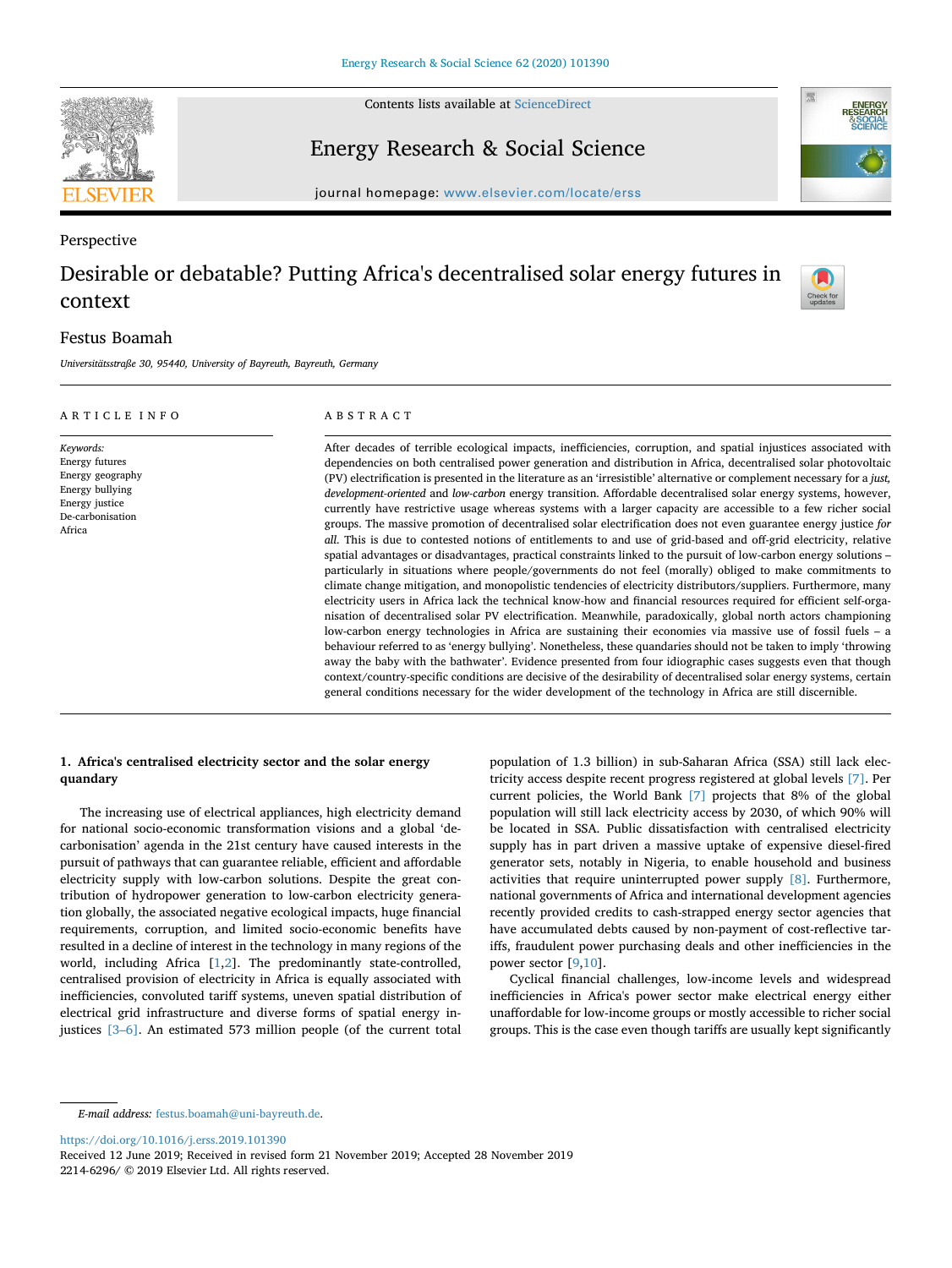below actual costs of power supply and life-line tariff systems<sup>[1](#page-1-0)</sup> are well established. Meanwhile, many African governments have recently initiated ambitious energy programs to facilitate economic transformations, universal electricity access and low-carbon energy visions simultaneously. The UN 2030 Agenda for Sustainable Development Goals (e.g., Goal 7) [\[11\]](#page-8-7), UNCTAD [\[12\]](#page-8-8) and other recent initiatives by 'global north' actors promoting mini-grid electrification, off-grid solar photovoltaic (PV) technology and grid-connected distributed generation systems potentially offer a timely inspiration to re-configure Africa's energy sector toward the desirable end: a just, development-oriented and low-carbon energy future. Off-grid solar PV systems involve the installation of solar PV panels to generate electricity with the aid of charge controllers, batteries and power inverters (self-generation). Grid-connected distributed generation involves the use of solar PV modules, grid-tied inverters designed to export excess power to the distribution utility grid with special configurations and net-meters $<sup>2</sup>$  $<sup>2</sup>$  $<sup>2</sup>$  that</sup> allow self-consumption [\[13\].](#page-8-9) The self-generation and self-consumption of electricity simultaneously using solar PV systems to power electrical appliances – often referred to as 'prosuming' – permits users to share excess power with co-customers, and support peak load demand management, reliable and sustainable electricity supply [[14,](#page-8-10)[15\]](#page-8-11).

I use 'self-organisation' of electricity provision here to describe individual arrangements to access services of registered private organisations, and informal/unregistered energy providers – whether gridconnected or off-grid systems – primarily to reduce dependencies on unreliable, less efficient and sometimes expensive energy services provided by the state. Of course many national governments of Africa have, in recent times, supported or incentivised the uptake of decentralised solar PV systems but the sustainability, expansion, and maintenance of these systems have required the combined efforts of many individuals via self-funding and other self-driven initiatives [\[16–18\]](#page-8-12). The pace of rural electrification in Africa is still too slow despite massive Western donor funding schemes since the 1970s to facilitate economic modernisation in the periphery [\[19–21\].](#page-8-13) Hence, the transition to self-organised decentralised solar energy systems makes a strong appeal to modernisation narratives, climate change discourses and the rural economic transformation mantra currently driving many development policy interventions in Africa [\[17](#page-8-14)[,22](#page-8-15)]. Such considerations overlap spatial energy justice frameworks emphasising universal access for all, fairness in electricity distribution and tariff-setting, and high-quality energy services to meet the needs of different social groups, including underprivileged persons in territorially remote locations [\[23–25\]](#page-8-16). It also involves equal sharing of socio-economic benefits and environmental costs of energy systems by all, including current and future generations particularly in societies aspiring to be 'fair' [[26,](#page-8-17)[27\]](#page-8-18). That said, the capacity of self-organised energy initiatives to deliver on energy justice visions begs many questions in African contexts given that electrical grid infrastructure and electricity distribution are predominantly centralised, organised within a state apparatus, state-run or state-owned for political expediency reasons [\[6,](#page-8-19)[28,](#page-8-20)[29](#page-8-21)[,30](#page-8-22)] or for 'developmental state' agenda, as well as financial and ideological

considerations [\[17](#page-8-14)[,20](#page-8-23)[,31](#page-8-24)]. Many state-owned or state-driven electricity distributors in Africa are sceptical of the promotion of decentralised self-organised solar electrification systems due to path dependence [[17](#page-8-14)[,20](#page-8-23)[,31](#page-8-24)]. Also, grid-connected distributed solar electricity generation requires available and reliable electrical grids, while even quite 'advanced' African countries like Ghana, Nigeria, and South Africa still face challenges in the grid electricity sector [\[8,](#page-8-4)[13,](#page-8-9)[16](#page-8-12)[,31](#page-8-24)].

The relatively affordable off-grid solar PV systems have rather low voltage and restrictive energy services whereas systems of higher capacity that can provide substantial energy services – including running micro-enterprises, refrigerators, water pumps, etc. – are too expensive for low-income groups [[13,](#page-8-9)[16,](#page-8-12)[17](#page-8-14)]. The euphoria around the promotion of solar energy systems in Africa premised on declining solar PV prices is also quite simplistic. This is because a similar decline in the pace of prices has not yet occurred in the case of battery storage or inverters to make the technology readily affordable and accessible to all social groups facilitating any significant economic transformation or carbonsavings as it is often claimed [\[25](#page-8-25)[,32](#page-8-26),[33,](#page-8-27)[34\]](#page-8-28) despite the emergence of flexible financing mechanisms [\[35–36\]](#page-8-29). It is thus, recommended that the success of off-grid solar PV electrification in Africa would still depend on financial support particularly from abroad [\[34\]](#page-8-28) and serious attention to socio-cultural needs and views of the target communities [\[37–38\]](#page-8-30). Others advocate the pursuit of energy justice visions through a flexible pricing scheme and centralised system of operation capable of improving electricity access to off-grid communities with standards comparable to those depending on centralised electrical grids [[25,](#page-8-25)[33](#page-8-27)]. In an attempt to offer a more realistic solution, Jenkins et al. [\[39\]](#page-8-31) emphasise that climate protection, electrification of the global south and justice ought to progress side-by-side. However, the decisive effect of local conditions in different countries is still less considered and the authors slip into the usual temptations of making *a priori* assumptions about justice/injustice.

These conundrums do not imply a dead-end in the pursuit of energy justice, low-carbon solutions and socio-economic development in Africa but rather call for a more nuanced discussion of the diversity of African cases and general conditions to show how and why decentralised energy transitions can be justifiably considered desirable or debatable. This is the core contribution of this perspective essay engaging with this overarching question: *under which conditions can self-organised decentralised solar PV electrification contribute to the making of just, development-oriented and low-carbon energy futures in Africa?*

#### **2. Methodology and the rationale for the case selection**

The current paper is based on long-term empirical fieldwork in Ghana, Namibia, and Kenya investigating conditions that support or derail the transition to decentralised solar energy systems at the domestic/household and community levels. The case of South Africa is also included, based on a review of literature on similar thematic issues. The Namibian case, in particular, was based on an inter-disciplinary project PROCEED (Pathway to Renewable Off-Grid Community Energy for Development) funded by the German Federal Ministry of Education and Research (BMBF). PROCEED<sup>[3](#page-1-2)</sup> is constituted by four workpackages and I am part of the team conducting the workpackage: Mini-Grid Community. I draw largely on fieldwork in the mini-grid project sites in Namibia and to a lesser extent on findings presented by other project partners during a Kick-Off meeting held in Windhoek (July 2019). Arguments presented in this article are based on the analysis of policy energy policy documents, flagship initiatives on energy, renewable energy acts, minutes of project meetings, on-site visits, field interviews, surveys, and media headlines on decentralised solar PV electrification in the four countries. The design and methodological execution of the

<span id="page-1-0"></span><sup>&</sup>lt;sup>1</sup> This refers to subsidies for the first 50 or 100 units of electricity consumed and varies across countries. The main target is low-income groups whose consumption is cross-financed by higher energy consumers. In some countries, life-line tariffs are financed by special funding schemes.

<span id="page-1-1"></span> $2$ <sup>2</sup> The Net-Meter is a single bi-directional meter that tracks energy inflows from a grid network and energy outflows from the customer's renewable energy source into the grid. The customer uses his/her renewable generation to meet demand, then exports the surplus power to the grid network, earns credits to offset the subsequent consumption and hence, reduces his/her monthly tariffs. Since the system involves generating power at a local point and supplying power to a grid distribution network using Net-Meters, it is also called Net-Metering systems distributed generation. Off-grid solar PV systems are also called "stand-alone systems" or Solar Home Systems (SHS) and thus, they will be used interchangeably in the manuscript.

<span id="page-1-2"></span><sup>3</sup> More information about the PROCEED project is available here: [https://](https://www.bmbf-client.de/en/news/proceed-project-start) [www.bmbf-client.de/en/news/proceed-project-start.](https://www.bmbf-client.de/en/news/proceed-project-start)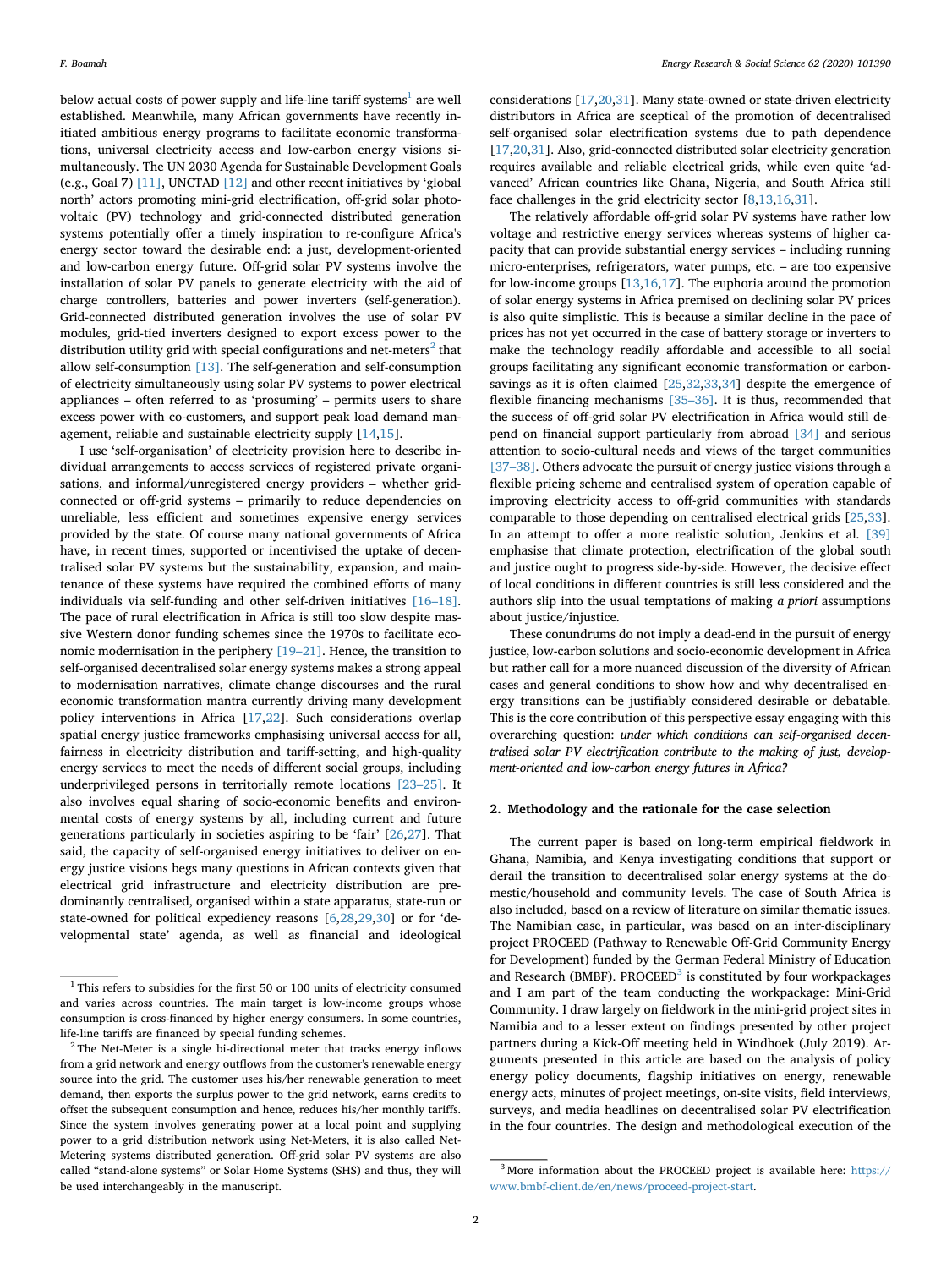studies and the depth of information vary since they are based on different research projects. The selection of idiographic cases is, nonetheless, based on how the quest to achieve just, development-oriented and low-carbon energy futures via decentralised solar energy systems are framed, justified and contested *in similar ways* by energy sector agencies, governments, population and energy experts in the respective four African countries. The selected cases show significant differences in terms of stages of economic development, electricity sector challenges and energy planning. Yet the mediating role of contextual conditions provides the 'litmus test' to examine *how, where* and *why* selforganised decentralised solar energy futures are desirable or debatable. The findings are likely to be transferable to African countries pursuing similar energy futures, experiencing similar electricity sector challenges, and bearing similar contextual conditions.

## **3. Putting self-organised decentralised solar energy systems in context**

This section provides critical perspectives on self-organised decentralised electrification in Africa by presenting examples from each of the case study countries, namely South Africa, Ghana, Namibia, and Kenya. In each country, I focus on examples at the local household, national and community levels and how these interact with contextual factors including national-level policies and international initiatives.

#### *3.1. South Africa*

Structural inequalities in the South African society are evident in electricity access and energy injustice too, this is especially the case for those between rural/remote and urban locations. During the last two decades, the South African government and energy sector agencies have taken inspiration from SDG 7; as well as from national socio-economic and ecological transformation visions to accelerate the transition to universal energy access and low-carbon energy [[25,](#page-8-25)[31,](#page-8-24)[40\]](#page-8-32). However, huge inequalities that warrant academic attention remain despite the policy interventions. South Africa's main electricity distributor, Eskom, generates over 95% of its total electricity from coal and owns most transmission networks [\[41\]](#page-8-33). Eskom implementing power generation and grid expansion activities between 2017 and 2024 to address recurrent power crises in South Africa [\[42\]](#page-8-34). Grid expansion activities are expected to bring huge costs to Eskom, part of which will have an impact on electricity consumers in the form of increased tariffs [\[43\]](#page-8-35). Noteworthy and paradoxical here is that Eskom has faced a steady decline in electricity consumption [\[43\]](#page-8-35) meanwhile South African national and local governments are compelled to promote alternative electrification initiatives to achieve energy justice and low-carbon solutions. These frictions are presented in the next section.

The province of Western Cape suffers frequent power outages and has also been selected by the South African government to be 'the green economic hub of Africa' primarily to reduce the carbon footprint of the province [\[31\]](#page-8-24). Energy efficiency, tax incentives, cost reductions/income allowances for energy-saving and small-scale renewable electricity are encouraged in the province [\[31\]](#page-8-24). Frequent power outages and rising electricity prices have created ideal conditions for distributed generation. Municipalities were encouraged to apply for grid-connected distributed generation meanwhile the Department of Energy has failed to make the necessary regulations [\[31\].](#page-8-24) There was also pressure on the municipalities to implement distributed solar PV systems in ways that would prevent the potential defection of customers from the national electricity grid to decentralised/self-organised electrification systems. Cape Town, for example, was the first city in South Africa to implement feed-in tariffs for distributed generation at the household level. The National Energy Regulator of South Africa (NERSA) facilitated the installations but with structural limitations: consumers were required to be *net-consumers* but not *net-producers* per annual calculations. Also, total power generation capacity should not exceed 1 megawatt (MW) because licenses were not

required for such installations. In this sense, consumers were practically compelled to use installations to offset their electricity consumption. The rationale behind these strategies of government actors was to ensure that the uptake of decentralised self-generation of renewable energy – particularly by high-end consumers – would not financially constrain municipalities and metropolises. There has been strong public advocacy in favour of private sector involvement in electricity production but this has been blocked by political elites to retain the monopoly of Eskom in electricity distribution thereby pursuing South Africa's vision for a 'developmental state' model [\[31\].](#page-8-24) Here, the interest of the state has constrained the freedom of prospective customers to make maximum gains from distributed generation. The reverse case could affect both the finances of Eskom and the 'developmental state' vision.

Alternative electrification systems premised on energy justice visions, such as life-line tariffs and other subsidies for low-income energy users, are equally problematic. The government introduced Free Basic Electricity (FBE) in 2004 to provide 50 kWh per month for poor households to enable cooking, lighting, and heating, and thereby address energy poverty [[40](#page-8-32),[44](#page-8-36)]. However, empirical research shows that 50KWh/month is far below the energy needs of the increasing household sizes of poor homes and rural beneficiaries [\[44\].](#page-8-36) The households instead expected full coverage of their energy needs as well as active involvement in the project's formulation [\[44\].](#page-8-36) The government also subsidized SHS to provide approximately 7.5 kWh/month to off-grid rural poor households [\[25\].](#page-8-25) The obvious lack of uniformity in the quality of energy output and tariff standards may be considered an element of spatial energy injustice due to the wide gap in energy services between electrical grids and SHS. That said, the capacity of the final energy to address effectively energy needs and visions of different social groups – a crucial condition referred to as "practical recognition" [\[18\]](#page-8-37) – slip out of sight.

#### *3.2. Ghana*

Power sector reforms constitute an integral part of Ghana's vision for economic transformation, energy justice, and low-carbon energy visions. The country boasts of its enviable national electricity access rate of 84% [\[45\]](#page-8-38) and yet centralised grid electricals are still unreliable and billing systems remain convoluted [\[16\].](#page-8-12) The government introduced a solar PV subsidy program in 2016 to reduce load pressure on centralised grid systems and complement power generation shortfalls when power crises came to a head in 2012 [\[16\].](#page-8-12) Eligibility conditions favoured urban elite households that had gained the necessary experiential knowledge of solar energy technology. However, the massive use of energy-intensive/AC appliances such as refrigerators/deep-freezers, air-conditioners, TV sets and water pumps in many Ghanaian homes meant that deep cycle batteries and efficient inverters are required for effective use of solar energy services, especially during off-peak seasons or grid power outages (Author Interviews, 2019). Meanwhile, batteries and inverters currently constitute the highest costs component of solar PV systems. Gel and Absorbed Glass Mat (AGM) batteries are commonly used in Ghanaian homes due to their relative affordability but these batteries should only be discharged to 50% to increase their durability. Power storage limitations of batteries restrict the effective use of decentralised solar PV systems, and users who were oblivious to user instructions caused the breakdown of storage batteries shortly after installation. Conversely, Lithium ION batteries which are more efficient are still too expensive for lower-income households.<sup>[4](#page-2-0)</sup> Consequently, only a few richer households can afford efficient solar energy systems that enable the performance of a wide range of social and economic activities (Author Interviews, 2019).

Thus, the promotion of 'free' decentralised solar PV systems simply

<span id="page-2-0"></span><sup>4</sup> For example, the prevailing market price of Lithium ION batteries with a rated power of 2.5kWh – 20kWh range between USD 456 and USD 16700 respectively.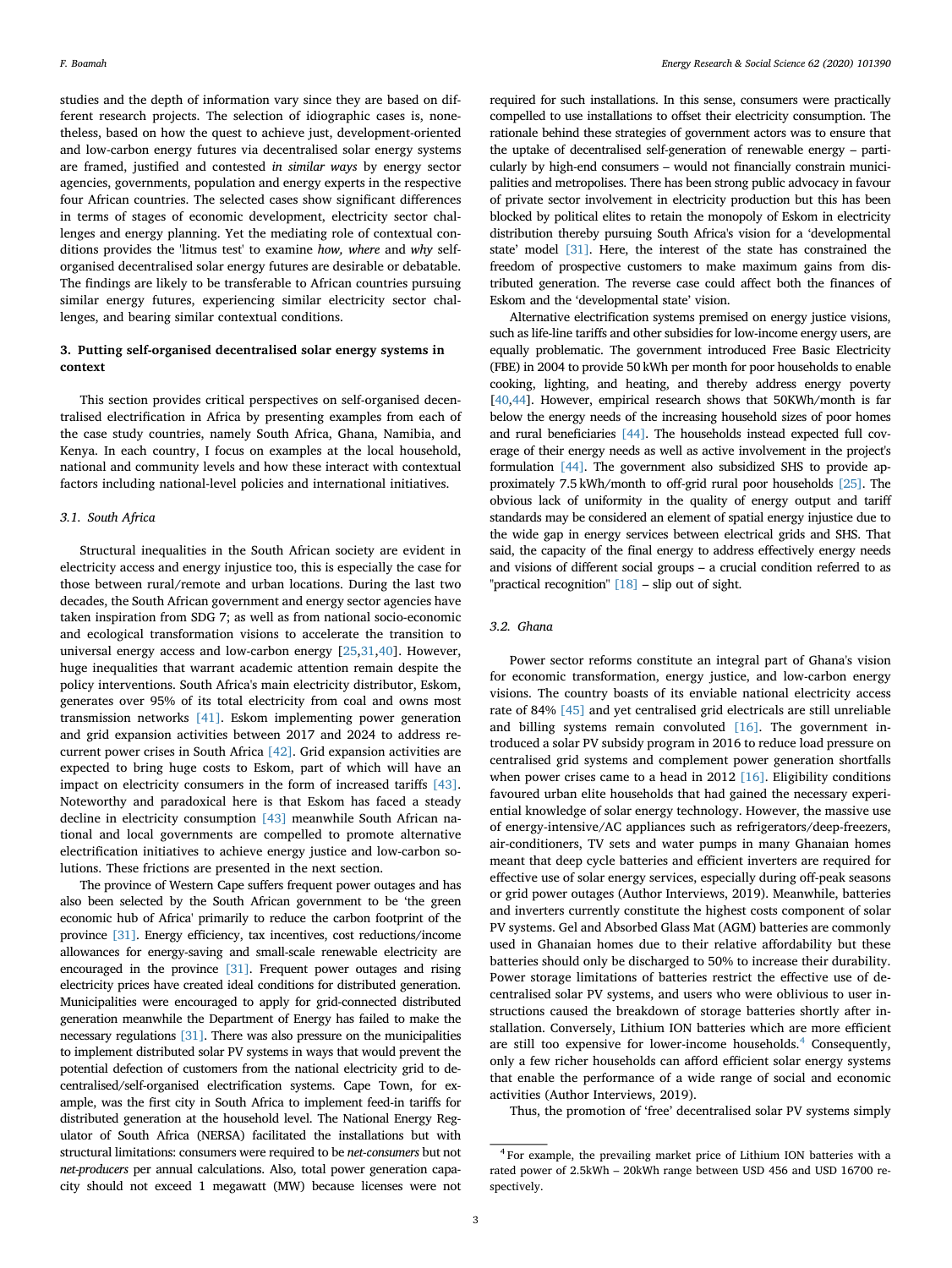does not address energy injustice, not even in rural areas where such systems are often considered more 'desirable' [\[18\].](#page-8-37) In late 2017, the Ghanaian government provided free 500 W off-grid solar PV systems to 200 households in rural locations lacking access to centralised electrical grids. Beneficiaries were required to finance maintenance costs themselves to take full responsibility for the facility. A few low-income households needing electricity to power basic appliances were satisfied with the 500 W solar PV system. The reverse was the case for local elites and higher-income rural households who claimed to have voted for the ruling government in return for electrical grids to power modern appliances (e.g., refrigerators, TVs, etc.) and also run home-based microbusiness enterprises just like fellow Ghanaians living in grid-connected locations [\[18\]](#page-8-37). The frustrations of residents are premised on assumptions that *all Ghanaians* deserve electrical grid access regardless of their location and socio-economic status (Author Interviews, 2018). During follow-up fieldwork in 2019, many solar PV components had broken down due to poor maintenance and abuse. Village residents expressed their resolve to petition local political representatives for intervention and even threatened to vote against the ruling government in the upcoming 2020 general elections if countless promises of electrical grid extension to the village are not fulfilled (Author Interviews, 2019). These findings are similar to reports in other rural areas of Ghana where evidence of grid electricity access in adjacent locations instilled confidence in residents to be more assertive about their demands [[46,](#page-8-39)[47](#page-8-40)].

The Ghanaian government, with the support of "Deutsche Gesellschaft für International Zusammenarbeit" (GIZ), also piloted a net-metering policy in 2015 to drive low-carbon energy solutions, reduce frequent power outages and offer customers the opportunity to use their generation to off-set monthly tariffs (Author Interviews, 2018). During the piloting process, Electricity Company of Ghana (ECG)<sup>[5](#page-3-0)</sup> experienced massive public interest among higher electricity consumers seeking to off-set their monthly tariffs by exporting power to the distribution network. These interested consumers included commercial institutions, small-scale processing industries, and big residential facilities, with some installing over 42 kW solar PV systems (Author Interviews, 2018). The ECG, however, feared a possible decline in revenue in-flows due to the massive uptake by its higher-level electricity consumers and argued that 1:1 units of exchange stipulated in the net-metering code was unfair. One unit of electricity exported to the grid would then equal one unit of grid electricity consumed in terms of value. ECG instead proposed a 1:04 billing system for commercial and/domestic customers and 1:06 for industrial customers that would compensate for its sunk and operational costs (Author Interviews, 2019). The ECG justifies this by stating that stepping down power for domestic and commercial consumption causes more power distribution losses in comparison to industrial entities.

Ghana's Energy Commission and Public Utilities Regulatory Commission (PURC) advised the ECG to submit proposals for amendment and so the policy was put on hold. The ECG justifies the temporary hold-up because it was a pilot project and hence, contracts with customers regarding a suitable unit of exchange, sizing of their solar PV systems and other related practical issues must be clarified before the policy becomes fully operational. For example, the sizing of solar PV systems would be determined based on customers' average loads so that only the excess power from households would be exported to the grid network during periods of absence from home or when the systems are under-utilised. This is intended to prevent potential over-sizing of systems by enabling prospective customers to become net-producers instead of net-consumers. This is understandable given that currently, Ghana has almost doubled its power generation capacity to 5000 MW which considerably exceeds peak electricity demand (2400 MW). The embattled net-metered customers,

however, continue to export surplus power to the grid without being 'credited' by the utility distributor. Some of these customers have, in response, defaulted on monthly tariffs claiming they are owed by ECG – claims of unfairness related to allegations of misinformation and verbal promises to credit them even though no generation license existed<sup>6</sup>

ECG's proposal has been reportedly by the PURC and so a full policy implementation is expected anytime soon. Meanwhile, frequent power outages persist in Ghana despite its excess power generation of over 2500 MW. The erratic power supply may thus erode the supposed benefits of net-metering systems since the distribution network serves as 'storage battery'. Given Ghana's current dependence on fossil fuels to generate about 70% of its power, the net-metering policy could be considered an avenue for low-carbon energy solutions. However, energy sector agencies are not encouraged to promote renewable energy technologies until they are considered cost-effective. because Ghana does not consider itself morally or politically obliged to make any serious commitment to low-carbon energy solutions. Interviews with renewable energy experts in Ghana regarding low-carbon energy visions in Africa showed their scepticism with one comment being particularly instructive: 'Why should a poor person in Africa seeking to meet his/her basic needs worry about green energy or climate change? That must be a foreign [global north] concern. … systems here are so chaotic, self-interest first'.<sup>7</sup> Similar viewpoints were expressed during communication with over 20 energy experts and some even justified such scepticism towards low-carbon energy technologies as the 'bittertruth' given the challenges and other competing priorities of Africa (Author Interviews, 2019).

#### *3.3. Namibia*

Namibia seeks to facilitate nation-wide economic transformation and low-carbon energy visions through strategic electricity planning as enshrined in its Vision 2030 and Harambee Prosperity Plan (2016–2020).<sup>8</sup> Namibia is a signatory to the Paris Climate Agreement of 2015 [\[48\]](#page-8-41). Its Vision 2030 targets self-sufficiency in the generation of at least 70% of the country's energy needs from renewable sources and economic transformation by 2030 through the development of an effective electricity distribution industry [\[48\].](#page-8-41) NamPower has a monopoly in the generation and importation of electricity, but since early 2000s the Nambian government has established private asset-based companies, Regional Electricity Distributors (REDs) to improve efficiencies and reduce costs, unify tariff structures, and incentivise private sector investments.<sup>9</sup> REDs are established through private companies with all initial shareholding by government-owned or public entities who are responsible for operating distribution assets and ensuring efficient electricity supply to all customers within their distribution areas or specific geographical regions in Namibia.

National energy visions and the increased involvement of privatesector agencies in electricity provision energy are intended to address spatial energy injustices  $[46]$ , create economic opportunities for all – particularly poor social groups in the periphery, $10$  whilst driving the

<span id="page-3-0"></span> $^{\rm 5}$  . . In late February 2019, Ghana's electricity distributor leased its assets to an investment company by the name of Power Distribution Services (PDS) under a 20-year concessionary agreement. The contract has been currently suspended pending the outcome of corruption investigations.

<span id="page-3-1"></span><sup>6</sup> Research report by my Master's student researching on Net-Metering Systems and energy justice in Accra (June 2019).

<span id="page-3-2"></span> $7$  A private communication during fieldwork in Ghana in February 2019. The quotations are anonymous at the request of the sources

<span id="page-3-3"></span><sup>&</sup>lt;sup>8</sup> ""Harambee" is a Kiswahili word meaning "to pull together in the same direction". As the term suggests, Harambee Plan is the government's 'Action Plan towards Prosperity for All'. Achieving improved energy access for all is an essential aspect of the development plan.

<span id="page-3-4"></span><sup>&</sup>lt;sup>9</sup> This information was accessed from a series of short reports published by Namibia's Electricity Control Board. It is available here: [https://www.ecb.org.](https://www.ecb.org.na/index.php/documents2/regional-electricity-distributors) [na/index.php/documents2/regional-electricity-distributors.](https://www.ecb.org.na/index.php/documents2/regional-electricity-distributors)

<span id="page-3-5"></span><sup>&</sup>lt;sup>10</sup> For example, Namibia has a national average population density of 2.8 persons/sq. km and this ratio are much lower in rural or remote locations. Of the 55% of the population lacking access to centralised electrical grids, 71% of these are urban residents. About 52% of the population live in rural areas compared to the 48% urban population.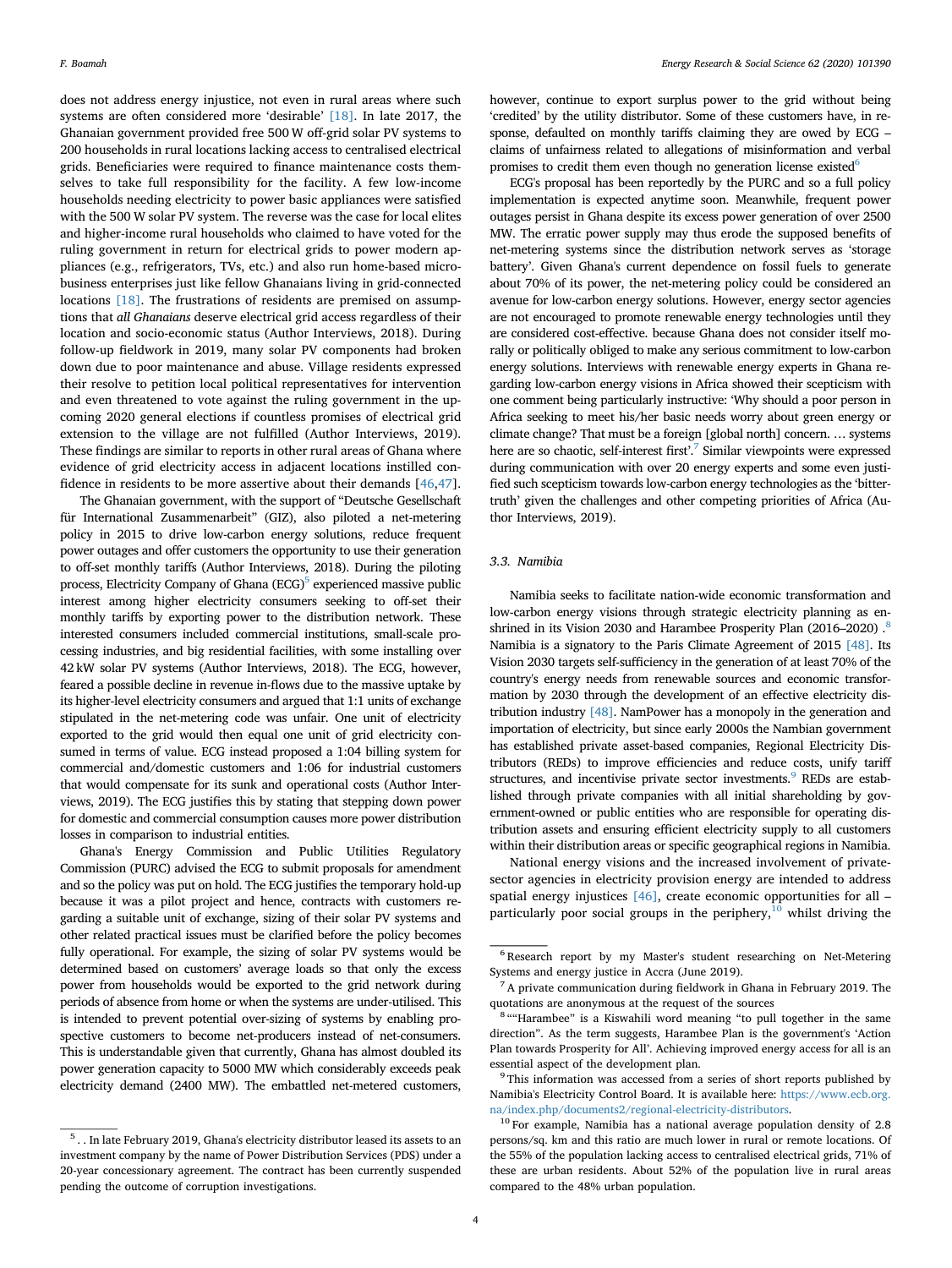transition to low-carbon energy solutions. Namibia records estimated annual power imports via Southern African Power Pool (SAPP) worth NAD 3 billion $11$  (Author Interviews, 2019). Between July 2017 and June 2018, approximately 73% of Namibia's power was imported from SAPP and figures reach staggering levels whenever complementary supplies from the Ruacana hydro-power station is affected by drought (Author Interviews, 2019). Long distances between urban and rural locations also affect the cost and timely delivery of diesel for dieselfired power generation as alternatives to centralised electrical grids. The electricity supply in Namibia is thus expensive, fossil fuel-dependent and could be considered unjust toward low-income groups particularly in remote locations.

Namibia officially introduced a net-metering policy in 2016 which has been effective since 2017 [\[49\].](#page-8-42) It was introduced to reduce dependencies on power imports and fossil fuels, and to facilitate 'prosuming' in grid-connected locations. Yet there are still structural restrictions including;

- Prospective net-metered customers will be connected on a firstcome, first-served basis until 15% of the maximum demand of the main feeder line serving a specific group of customers is reached.
- A Time-of-Use (TOU) tariff system<sup>[12](#page-4-1)</sup> is used in the estimation of the cost of power generated by net-metered customers – i.e. solar power generated during the day (being off-peak hours) is credited at a lower rate whilst customers pay higher rates during evening hours when they use power from the utility. Per the 2018 approved tariffs in Namibia, net-metered customers are credited NAD 0.96/kWh (during off-peak hours), NAD 1.44/kWh (standard hours) and NAD 2.40/kWh (during peak hours) and yet pay significantly higher tariffs for the same units of power supplied by distributor licensees during the same periods [\[50\].](#page-8-43)

The protection of revenues of utilities is cited to justify restrictions placed on net-metered customers, – gestures which contradict energy justice claims and the strong stance of self-styled low-carbon energy advocates. A Solar Revolving Fund (SRF) was launched in 2011 to incentivise solar energy adoption in remote locations and facilitate rural development [\[51\]](#page-8-44). The project provided a loan range of NAD 6000 – NAD 35000 for Solar Home System (SHS); NAD 50000 for Photovoltaic Pumps (PVP) and NAD 30000 for Solar Water Heaters (SWH) at a simple interest rate of 5% per annum with a repayment period of five years [\[51\]](#page-8-44). By late 2018, a total of 3563 systems had been financed at the cost of NAD 98 million. Three months of bank statements, recent payslips of prospective applicants and at least a 5% initial deposit of loan are required. Three issues are noteworthy here. First, the maintenance of solar energy systems is the sole responsibility of owners, and the availability of competent personnel to provide user instructions and system maintenance has been challenging. Second, the loan packages cannot finance large capacity systems that can enable appliances for economically productive activities, except for powering only basic lights, phone charging, and TV. Finally, the strict eligibility criteria for accessing loans simply disqualifies low-income groups and informal sector workers.

Furthermore, the government has developed hybrid solar mini-grid systems in the two largest off-grid communities –Tsumkwe and Gam in the Otjozondjupa region – and hopes to replicate it in other off-grid communities if successful [\[22\]](#page-8-15). The systems are classified as a hybrid

because diesel-powered generator sets provide back-up power systems to support storage batteries and solar PV systems. Domestic customers pay NAD 1.8 per kWh whereas commercial entities (e.g. shops, guest houses, and fuel refilling stations) pay NAD 4 for the same unit of energy. The domestic users here refer to customers who use electricity not-for-profit or commercial purposes, and therefore pay lower tariffs because they considered low-income groups whereas those using energy for business or income-generating activities pay higher for the same units of power consumed. This tariff system is similar to life-line tariffs and it is hence intended to be reflective of the financial conditions of different customers (Author Interviews, 2019). Customers located within a radius of 80 km from the power source were prioritised and hence, paid a grid connection cost of NAD 2500 whereas those located further away paid a much higher fee (Author Interviews, 2019).

Maintenance and operational costs, as well as the reliability of electricity supply, remained key challenges under the management of Namibia's Ministry of Mines and Energy [\[22\]](#page-8-15). In late 2017, a regional electricity distributor, Central Northern Electricity Distribution (CE-NORED), took over the management of the facilities to ensure more efficient operation of the systems and introduce measures that would, at least, meet operational and maintenance costs (Author Interviews, 2019). Field visits to gain insights into the history, livelihood patterns, social classes, and energy needs of the two project communities showed interesting findings. The mini-grid system in Tsumkwe had been upgraded from 202 kWp to 303 kWp and serves 260 customers. This system was supported by two sets of 200 kW diesel generators (operating four hours per day) and 3.8 MWh storage batteries to meet the increasing electricity demand driven by more intensive socio-economic activities. In Gam, on the other hand, the total energy consumption is considerably below the installed power generation capacity because residents are predominantly cattle herders who pursue less energy-intensive activity patterns. Gam is served by a 292 kWp solar PV system and a 2.6 MWh storage battery for 224 customers. It was found during the fieldwork that a large part of the generated power is wasted after 11:00 when batteries become fully charged. This is an indication of the under-utilisation of the facility.

Before the CENORED take-over, the ministry restricted domestic electricity users to a load limitation of 5 AMP in Tsumkwe and 10 AMP in Gam to discourage the use of energy-intensive appliances (e.g. electric iron, hot-plates, and microwave) because their consumption is considerably subsidised relative to other users. Elite or higher-income groups, however, defied user instructions, thereby causing the occasional breakdown of their meters. CENORED increased the load capacity to 40 AMP to somehow address the energy demand of customers and also increase revenue in-flows. This intervention did not generate corresponding financial gains because of tariff defaulting and rampant power thefts in the villages – a situation largely driven by financial challenges. CENORED officers confirmed their inability to cover even the maintenance and operational costs, let alone make profits. I observed over 400 pending minigrid connection applications in Gam meanwhile applicants had limited resources to finance electrification costs. The current draft of off-grid electricity policy [\[48\]](#page-8-41) provides an enabling environment to stimulate investments into mini-grid electrification via grants, subsidies, loans, and tax incentives but there is no serious attention to the creation of incomegenerating activities in the remote locations that would drive the demand for energy to be supplied. Furthermore, the efficiency of mini-grid electrification systems was constrained technical challenges, notable among them include the following: periodic break-down of generator sets, poor maintenance of PV modules (or defective modules), defective batteries, and loose terminal screws of batteries to receive charging power, etc. due largely to poor monitoring of the facility by responsible operators and the lack of local technicians. $^{13}$  $^{13}$  $^{13}$  This suggests that huge power distribution losses could be avoided to meet the soaring energy demand in Tsumkwe if

<span id="page-4-0"></span> $^{11}$  Namibia Dollar (NAD). NAD 15 is equivalent to USD1.

<span id="page-4-1"></span> $12$  The TOU concept is intended to incentivise customers to use more energy at off-peak times to create a useful balance between energy demand and supply. Therefore, tariff charges vary at different times of the night or day according to energy demand and supply patterns. That is, lower tariffs are charged when demand is correspondingly low and the reverse case happens at peak demand hours, especially during the day. Power export to the distribution network during peak demand hours are thus valued higher than exports in the off-peak seasons, hence the difference in tariff estimates for net-metering systems.

<span id="page-4-2"></span><sup>&</sup>lt;sup>13</sup> These findings were shared by the technical team of the PROCEED project during the Kick-off meeting in Windhoek, Namibia (July 2019).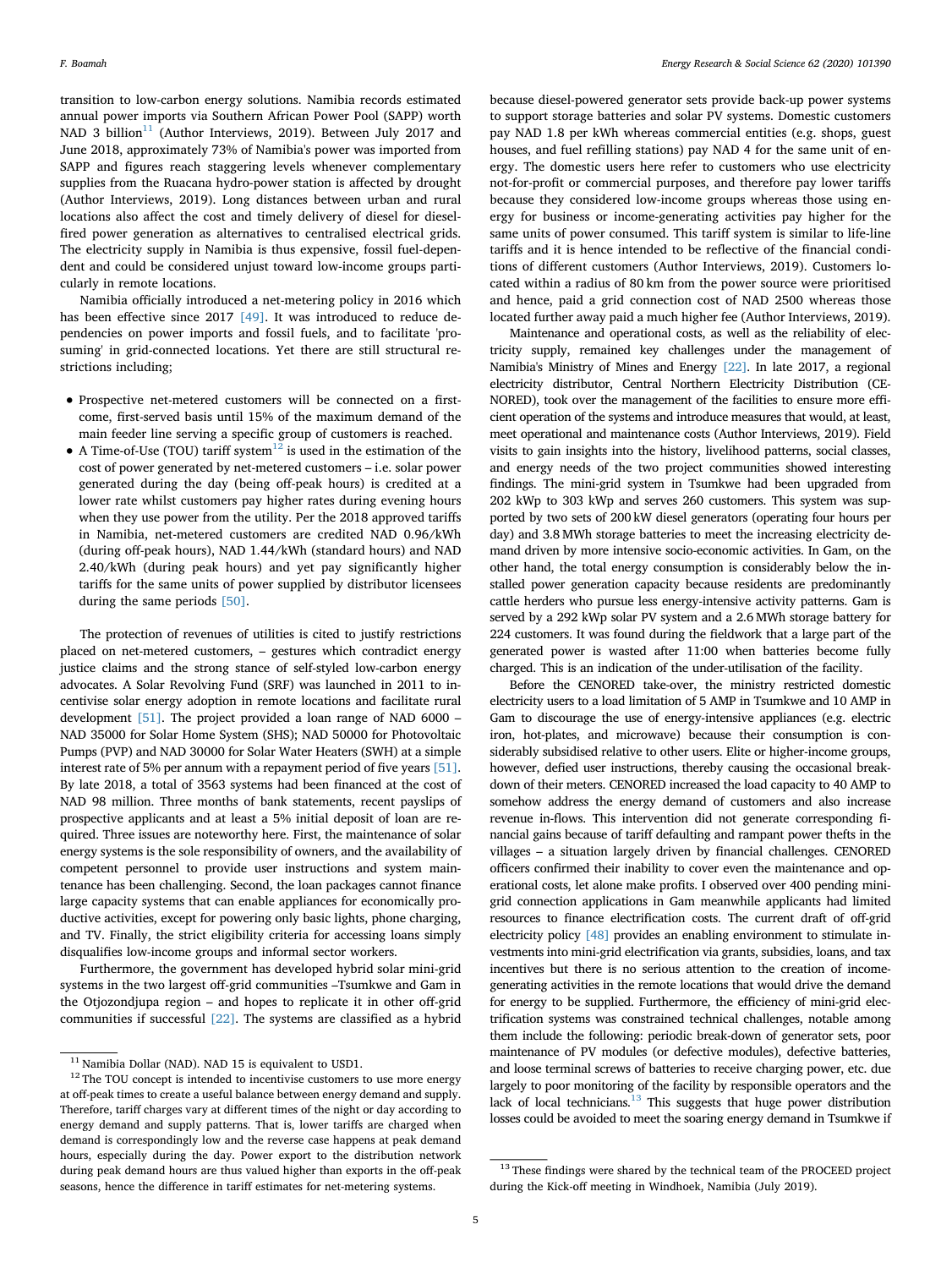local technical capacity existed. The Technical Team therefore recommended to CENORED the following: proper monitoring of the facility, regular on-site trainings in battery and mini-grid technology, regular training of PV modules by security staff, the transfer of redundant batteries from Gam to Tsumkwe, the need for at least 2 back-up generators for Tsumkwe, spare kit for generators, and replacement of damaged PV modules[.14](#page-5-0) Based on these examples from Namibia, the capacity of solar PV systems to achieve just, development-oriented and low-carbon energy futures seem to depend on the type of community and the extent to which the dominant lifestyles/livelihoods require electricity use, local technical capacity, settlement patterns and spatial distribution of residential facilities in relation to mini-grid infrastructure.

#### *3.4. Kenya*

Kenya's economic transformation vision ('Vision 2030′) and universal electricity access vision (Vision  $2020$ )<sup>[15](#page-5-1)</sup> are centred on the spatial expansion of the electrical grid. A predominantly donor-funded electrification program called 'Last Mile Connectivity Project' and complementary rural electrification initiatives subsidise grid connection costs for residential facilities located within 600 metres radius from existing transformer stations and remote locations are least favoured. There are Power Purchase Agreements (PPAs) for 68 existing operational power generation plants from both KenGen (Kenya's main power generator) and independent power producers, with contract duration spanning from 10 to 25 years. Kenya recorded a peak electricity demand of 1700 MW and installed generation capacity of 2336 MW by December 2017, suggesting at least 600 MW of excess power. Kenya Power and Lighting Company (KPLC) is thus sceptical of self-organised private sector-led decentralised electrification systems, as it hopes to prevent defection of customers from electrical grids, avoid potential revenue losses, protect its monopolistic agenda given the huge sunk investments and excess power generation [[19](#page-8-13),[20](#page-8-23)]. In 2017, World Bank and GIZ recommended net-metering systems to incentivise the uptake of renewable energy technologies but KPLC declined the recommendation due to its revenue generation shortfalls. For example, a revenue requirement of KES 10.1 billion compelled Kenya's Regulatory Commission (ERC) to increase tariffs in August 2018 contrary to an earlier court verdict [\[52,](#page-8-45)[53](#page-8-46)]. The tariff increase created tensions in Kenya until the Electricity Consumers Association of Kenya petitioned the High Court to revoke the decision in October 2018. During fieldwork in 2018, some urban-based KPLC customers were disgruntled by alleged unfair, exorbitant and unclear monthly tariffs. They had installed decentralised solar PV systems in their residential facilities in native remote villages and expressed interest in using self-generation of solar electricity to off-set monthly tariffs in their rented apartments in urban areas.

After persistent campaigns by renewable energy investors (particularly solar energy providers), GIZ and grid-connected solar PV users, the 'Net-Metering System' has finally been signed into law since March 2019 [\[54\]](#page-8-47). This policy is expected to allow solar PV service providers to expand the market for solar systems from off-grid customers to include grid-connected customers. The electricity exchange or credit system is not yet determined. Electricity sales reports by ERC (as of 2017) and informal discussions with KPLC officers about Kenya's power market shows a long-term upward growth trajectory and that net-metering system implementation may not lead to significant reductions in grid electricity consumption (Fieldwork Interviews, 2018). It is also

reported that domestic customers consume less than 30% of the overall power supply and so electricity demand losses to home-based distributed generation would still be marginal compared to the overall demand.<sup>[16](#page-5-2)</sup> Although these claims suggest limited or even no potential tensions between distributed generation and the centralised, statedriven electricity provision, there are still structural contradictions. Clause 162 of the Energy Act [\[54\]](#page-8-47) prohibits potential domestic netmetered customers from sizing their solar PV system above 1 MW. It is assumed that the power demand of even large middle-class households rarely exceeds 400 kWh per month (i.e. average load of 0.55 kW) and that 1MW cap is considered 'fair' by KPLC and ERC because approximately 40% of their generation can be traded to off-set monthly tariffs. Feed-In-Tariff power generation companies are capped at 100 MW. The limitations on the total of power supplies via net metering are intended to protect the market share of existing power producers to fulfil the terms of their PPAs, whilst accommodating proposed future least-cost power generation projects.<sup>[17](#page-5-3)</sup> Recording an increased power generation capacity of 2700 MW and peak demand of 1880 MW (as of April 2019) implies a current excess power in Kenya of almost 1000 MW. Also, Kenya generates 85% of its power from renewable sources (Geothermal, Hydro, and Wind) and so the promotion of the net-metering system, premised on low-carbon energy solutions, is considered needless by the energy sector agencies. Here, the government's financial considerations potentially discourage customers seeking to off-set 'unfair' tariffs through 'prosuming' and it is doubtful that the electricity unit exchange system will be different from those of Ghana and Namibia described above due to cyclical financial challenges of KPLC and the government's treatment of the electricity sector as its ''cash cow'' to meet certain revenue requirements [[52,](#page-8-45)[53](#page-8-46)].

Stand-alone systems have their flipsides too. Despite recent great strides in the electricity access rate of 75% (as of April 2019), electrical grids are predominantly concentrated in densely populated areas. Dispersed settlement patterns, red-tape in rural electrification programs, convoluted billing systems, and corruption scandals have incentivised a massive uptake of solar PV systems in remote areas of Kenya [\[35\].](#page-8-29) Apart from a few richer households in the periphery owning off-grid solar systems above 1 kW, more common sizes of systems are 100 to 500 W for middle-income groups and 20 to 80 W for poorest households. These cannot enable bigger electrical appliances and home-based micro-enterprises due to their low energy output. The most widespread solar PV systems in Kenya and East Africa today are small plug and play systems. These are accessible to lower-income groups through pay-as-you-go (PAYGO) and other financing and payment arrangements that allow incremental payments, sometimes displacing or reducing the use of kerosene lamps and fossil-fired generators particularly in remote locations where such liquid fossil fuels are either expensive for the poorest households or not readily available [\[17\]](#page-8-14). Also, the small plug and play systems are affordable for large groups that could not afford solar PV systems before and yet still residents of remote rural villages cannot afford such systems of useful quality [\[17](#page-8-14),[55,](#page-8-48)[56\]](#page-8-49). These smaller systems are neither cost-effective/ affordable for all nor sufficient to support micro-business enterprises necessary for the socio-economic development of rural locations [\[17\]](#page-8-14). The most common systems provide energy services like powering cell phones, lights, radio sets, and small-sized TV sets. Furthermore, households that accessed M-KOPA $^{18}$  Plug-&-Play solar PV systems usually pay between KES 50 and KES 125 daily for 400 days before owning the systems. This translates into a monthly tariff range of KES

<span id="page-5-0"></span><sup>14</sup> Unpublished Technical Report by Workpackage-3: Mini-Grid Technology for the PROCEED Project in Namibia.

<span id="page-5-1"></span><sup>&</sup>lt;sup>15</sup> The government's plan to achieve universal electricity access by 2020. Recording a current electricity access rate of 75%, it is pretty clear that achieving 100% access by 2020 (i.e. 25% more within a year) is not realistic and so the vision has been recently revised to 2030. Therefore, until clarification is made Vision 2030 applies to both the economic transformation vision and universal access for all by 2030.

<span id="page-5-2"></span><sup>&</sup>lt;sup>16</sup> Statistical analysis supplied by ERC and KPLC officers via e-mail communication (March 2019).

<span id="page-5-3"></span> $^{17}$  These updates were accessed from my research contact persons at the KPLC  $\,$ and ERC via e-mail (June 2019).

<span id="page-5-4"></span><sup>&</sup>lt;sup>18</sup> A solar energy company providing off-grid solar PV electrification services to rural locations in Kenya, Tanzania, and Uganda.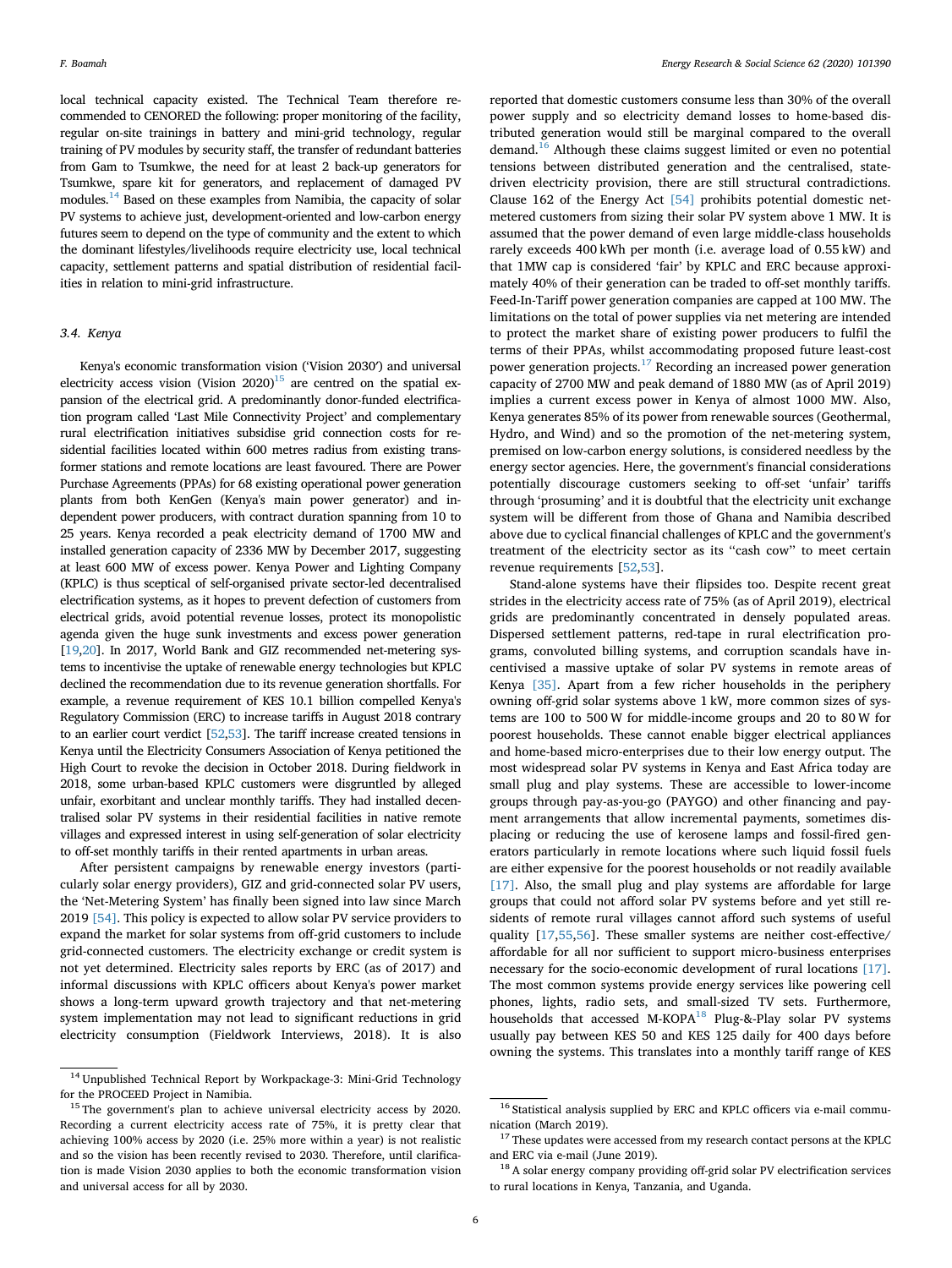1500 to KES 3750, meanwhile average monthly tariffs paid by lowincome groups seldom exceed KES 500. So-called flexible financing mechanisms have thus become avenues for the exploitation of unsuspecting customers in remote locations. Rural households with high energy demand and also needing grid electricity for business enterprises resort to paying bribes to grid electricity contractors to expedite grid connections or benefit from rural electrification programs [[52](#page-8-45),[53\]](#page-8-46).

#### **4. Just, development-oriented and low-carbon energy visions for whom, how and why?**

The electricity regimes of the selected countries suggest that 'injustice' is deeply embedded in the energy system, sometimes for strategic reasons. For example, the limited commitment to low-carbon energy solutions, as explained above, is sometimes justifiably necessary to sustain the energy sector, at least financially, due to unbridled power thefts costly, social interventions, and other system losses which are inevitable. Deliberate limitations placed on the units of power that can be traded by net-metered customers, and advocacy against 1:1 unit of exchange for net-metering systems to prevent financial losses to electricity distributors may be considered perverse from the perspective of energy justice. This is because levies and standard charges are indirectly integrated into monthly electricity tariffs to cover grid infrastructure maintenance costs and so customers might have already paid for sunk costs over the years. This seemingly 'strange' stance on revenue protection, on the other hand, appear justifiable due to practical constraints – including tariffs which ought to be held significantly below actual costs of power supply, deliberate defaulting of tariffs by customers, unbridled power theft, social interventions like life-line tariffs and other financial losses which are usually beyond the control of energy sector agencies. Therefore, nonpayment of cost-reflective tariffs, the promotion of life-line tariffs and net-metering systems without the establishment of special funding schemes to offset financial contingencies would place additional financial burdens on state-owned electricity distributors in contexts characterised by such obscurities and uncertainties.

It is also important to scrutinize the motivation of global north actors championing solar energy adoption in Africa. In the global north context, distributed generation ensures reliable energy supply, sustainable energy practices, and energy autonomy [\[57–59\].](#page-8-50) Financial and relevant technical information are also provided by the state to facilitate such self-organised energy initiatives. Self-organised electrification initiatives in Africa, on the other hand, emerged out of despondency: they are consequences of state neglect, unbridled corruption and other 'injustices' associated with dependencies on centralised electricity provision. Self-organisation of energy, according to this logic, provides avenues for 'self-governance' of energy realisable through defection from, or reduced dependencies on, state-controlled centralised systems. In other circumstances, self-organised energy initiatives imply citizens who are almost fully fending for themselves via self-financing of power back-up systems, the making of direct negotiations with private sector energy providers at exorbitant costs, and/or depending on mini-grid systems with tariffs significantly higher than that of conventional electrical grids. $19$  The vision to ensure uniform tariffs to provide just electricity services *for all groups* in different territories, and enhance the territorial reach of the state by way of producing certain intended outcomes throughout the country may be constrained. In either way, self-organisation of electricity provision could generate mixed outcomes: it provides avenues to address spatial injustices or grant energy autonomy on the one hand, and smacks of a 'denial of relationship' with the state and thus potentially constrains state capacity on the other hand [\[60\].](#page-8-51)

Another paradox is the continued championing of these renewable

energy technologies in Africa by global north actors who are sustaining their economies via massive use of fossil fuels – referred to as 'energy bullying' [\[33\].](#page-8-27) Kerne and Rogge [\[61\]](#page-8-52) have predicted much faster future energy transitions because they will be 'problem-driven' (e.g. by climate change and scarcity) than previous transitions which were predominantly 'opportunities-driven'. Undeniably, the fact that different regions find themselves at different stages of development suggests that what may be considered an 'opportunity' or 'problem' in the low-carbon energy transition process is practically "perspectived" or context-specific. The current conceptualisation of energy justice equates justice (or fairness) with *equal* co-sharing of outcomes of energy transitions between different people, groups and geographical regions, often without reference to energy entitlement notions and practical energy visions of socially and spatially differentiated actors [\[18\],](#page-8-37) and different moral/political obligations to climate change mitigations and development priorities of different countries. Put more provocatively, promoting decentralised solar energy as an "unquestionable good" in Africa without paying serious attention to local conditions smacks of engaging in 'energy bullying' – which is an injustice manifesting itself in subtle ways. Self-organised decentralised solar PV electrification cannot contribute to just, development-oriented and low-carbon energy futures in Africa unless sufficient information, technical knowledge and financial resources are available. Also, a thorough understanding of the specific circumstances in each country's energy sector, including the spatial distribution of population, electrical grid infrastructure, livelihood patterns, income levels as well as public perceptions toward dependencies on and use of grid-based and solar PV electricity are required to determine the desirability of decentralised solar energy transition in Africa. In this sense, the direction of an energy transition process cannot be considered unilinear for all geographical regions and social groups and hence an analysis of timing and contextual conditions in specific geographies is crucial [\[18](#page-8-37)[,62\]](#page-8-53). I will explain this by referring back to the country-specific examples described above, and present general recommendations for the way forward.

In Ghana, distributed generation offers many benefits but realities and national energy priorities suggest that its implementation may be premature, at least in the meantime. Ghana's main electricity distributor is already struggling financially. Electrical grid outages persist too. Investments in storage batteries for a hybrid distributed generation would be too expensive for most customers, particularly the low-income groups. Although Ghana currently generates approximately 70% of its power from fossil fuels, the country does not have urgent (moral or political) obligations toward carbon-savings nor does it have acute power generation shortfalls to warrant the implementation of a net-metering policy. Given its current high installed power generation capacity, Ghana might instead want to ensure a more reliable/stable power supply, initiate innovative measures to ensure efficiency in the power sector, extend the electrical grid to new locations and provide an enabling environment for people to choose between off-grid solar PV and centralised electrification systems. Promoting decentralised solar energy systems in remote/rural areas as an alternative to centralised electrical grids may address certain energy needs and reduce poverty but leaves much to be desired. At best, the dissemination of free or state-subsidized off-grid solar PV systems in remote/rural areas would be suitable for hamlets or homesteads where farmers and extremely poor people need electricity to power light and a few other basic appliances. Solar PV systems may also be particularly useful for well-to-do households (especially urban residents) that usually need 'surplus' energy to sustain luxurious lifestyles and/or energy-intensive practices because they have financial resources to pursue energy visions which are essentially driven by self-actualisation, elitism, and quests for social recognition [\[18\].](#page-8-37)

South Africa's promotion of distributed solar PV systems is premised on 'ecological guilt' and measures to avoid defection of customers from the conventional grid. Given huge investments in grid infrastructure, frequent power outages and massive interest in distributed solar power generation, the transition to just, development-oriented and low-carbon energy futures would depend on the following conditions: legal and

<span id="page-6-0"></span><sup>&</sup>lt;sup>19</sup> This observation was made through personal research visits to mini-grid sites in SSA and research interviews with energy experts.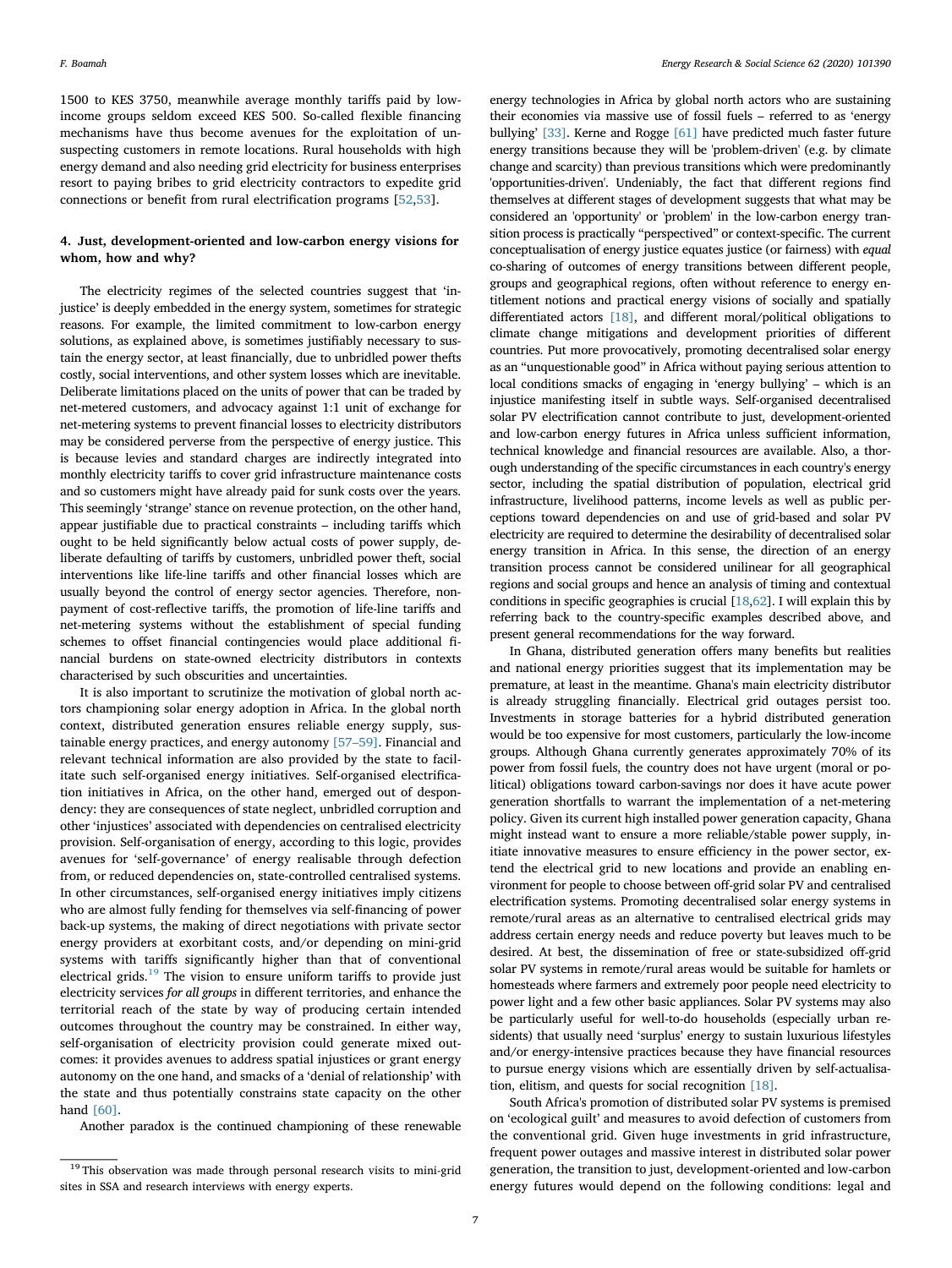regulatory frameworks to incentivise distributed generation, removal of restrictions on the amount of power that can be exported to the grid and the introduction of a unit exchange regime that gives Eskom precedence. Such initiatives could help raise sufficient revenues to compensate Eskom for any financial losses caused when customers off-set their monthly energy consumption via distributed generation whilst increasing the penetration of low-carbon energy solutions to off-set coal-based generation. This could provide funds to finance life-line tariffs for the poor population in both grid-connected and off-grid communities, according to their respective energy visions.

The realisation of just, development-oriented and low-carbon energy visions in Namibia would require strategic 'prosuming' in rural and urban areas. In remote rural locations where existing mini-grids are available, the government might provide financial support to higherenergy consumers (or those hoping to increase energy demand in the future) who are located within the 80 km radius from the power source to size their roof-top solar PV systems above their average monthly electricity consumption and then export the excess power to the minigrid distribution networks. Conversely, groups needing electricity to power basic appliances would continue to depend on the mini-grid. In this sense, only those living in dispersed settlement patterns and located beyond the 80 km radius from the mini-grids would be eligible for the SRF. This spatial energy planning would allow higher-energy users to freely produce and consume electricity cost-effectively without restrictions, reduce (or even avoid) dependencies on diesel-powered generators and pre-empt expensive mini-grid expansion unless it becomes particularly necessary in the future. Operational and maintenance costs of mini-grid electrification, as well as the cost of mini-grid infrastructure expansion which would drive tariff increases, could be kept at the barest minimum. Cost-effective mini-grid electrification would make electricity affordable and accessible to almost all social groups. In communities like Gam where mini-grid electricity supply exceeds demand substantially, affordability of electricity services and the creation of new income-generating activities would drive rural socio-economic development. In grid-connected urban locations, attractive rebates for net-metered customers would speed up the penetration of renewable energy technologies to off-set both monthly tariffs and fossil-based power imports from South Africa, for example. The fulfilment of these conditions can facilitate the pursuit of just, development-oriented and low-carbon energy futures in Namibia.

In Kenya, excess power generation, huge financial obligations of KPLC and massive use of renewable energy suggest that the initial rejection of World Bank and GIZ's recommendations for a distributed generation could not be more apt. Restrictions on the newly implemented net-metering systems may, on the one hand, affect KPLC customers seeking energy autonomy. On the other hand, KPLC's ambivalence concerning possible future outcomes of the policy seems justifiable given that the power sector is characterised by structural uncertainties bundled with numerous financial obligations. It is not intended here to deride the enthusiasm of champions of decentralised solar energy but rather show that given Kenya's circumstances, the net-metering system is not urgently needed and neither would it guarantee energy justice for the population. Kenya might rather expedite on-going rural electrification programs and considerably subsidise stand-alone systems for predominantly off-grid communities. This may enhance universal energy access and help rural households to expand decentralised systems to enable economically productive activities and social practices in cost-effective ways. Alternatively, part of the funding for centralised grid expansion could be re-directed into the development of solar mini-grid systems for subsidised electricity provision in the periphery, so that small-scale solar PV systems would serve as back-up power systems – these measures would enable business activities in such deprived locations.

The foregoing analysis suggests that blueprints for Africa's solar energy futures would be problematic because envisioning energy justice, ecological sustainability and economic development via decentralised solar energy systems remains amorphous when framed, justified and contested without reference to a set of relevant contextual conditions. Seeking to break from path dependence produces opportunity costs, and inevitably harms or benefits certain people/social groups, the environment and economic development visions unequally in different geographies. In any case, justice/injustice and desirability terminologies remain speculative without reference to contexts. Therefore, an analysis of whether decentralised solar energy futures are desirable or debatable cannot be divorced from the fulfilment of sufficient contextual conditions. Noteworthy here is that, despite the decisive role of context/country-specific conditions in the determination of the desirability of solar PV systems, a more general conclusion can be reached from the kind of conditions which are particularly important and essentially applicable to many African countries – especially those bearing characteristics similar to the four cases. Notable among these general conditions that are essentially decisive of the desirability of decentralised solar PV systems in Africa include the following:

- substantial funding (e.g. via Clean Development Mechanism) and technical support from advanced countries with emission-reduction or emission-limitation commitments to improve the competitiveness of decentralised solar PV systems in terms of cost and energy output (relative to dependencies on centralized electrical grids), particularly in favour of 'poorest' households in territorially remote and sparsely populated locations, and/or to compensate for financial and technical constraints of net-metering systems.
- Financing mechanisms that would cause a significant reduction in prices of storage batteries – particularly Lithium ION batteries which are more efficient – to facilitate the maximum storage and efficient use of solar energy even in evening hours or under cloudy weather conditions.
- an improved financial strength of power sector agencies, or stringent measures to reduce cyclical financial challenges of grid-based electricity distributors, the state's willingness to liberalise the electricity markets, and an improved commitment to low-carbon energy solutions.
- a thorough understanding of spatial and social differences in economic circumstances and notions of entitlements to and public perceptions about electrical grid access.
- technical training and other informal public education to facilitate effective self-organisation of decentralized electrification.
- Public education to change mindsets of people towards a massive uptake of solar energy technology especially in geographically remote locations that are not likely to be served by centralised electrical grids anytime soon.

#### **Declaration of Competing Interest**

I hereby declare that there was no conflict of interest in the writing of this article.

#### **Acknowledgements**

I have benefited tremendously from constructive remarks by Prof. Benjamin Sovacool and two anonymous reviewers during the manuscript review process. This was very inspiring and stunning experience. I also acknowledge the financial support provided by the Chair of Social and Population Geography (University of Bayreuth) for the fieldwork in Ghana and Kenya. The Namibian case study is part of the on-going PROCEED project financed by the German Federal Ministry of Education and Research (BMBF) and I am grateful for financial and logistical support provided for the field-research trip in Namibia. I also appreciate productive exchange of ideas with PROCEED project partners, Prof. Eberhard Rothfuß, Prof. Stefan Ouma and Mrs. Tayyibe Armagan in the writing of this manuscript. Finally, I sincerely appreciate the administrative prowess of Mr. Parthiban Rajendran during the proof corrections and the subsequent publication of the article.